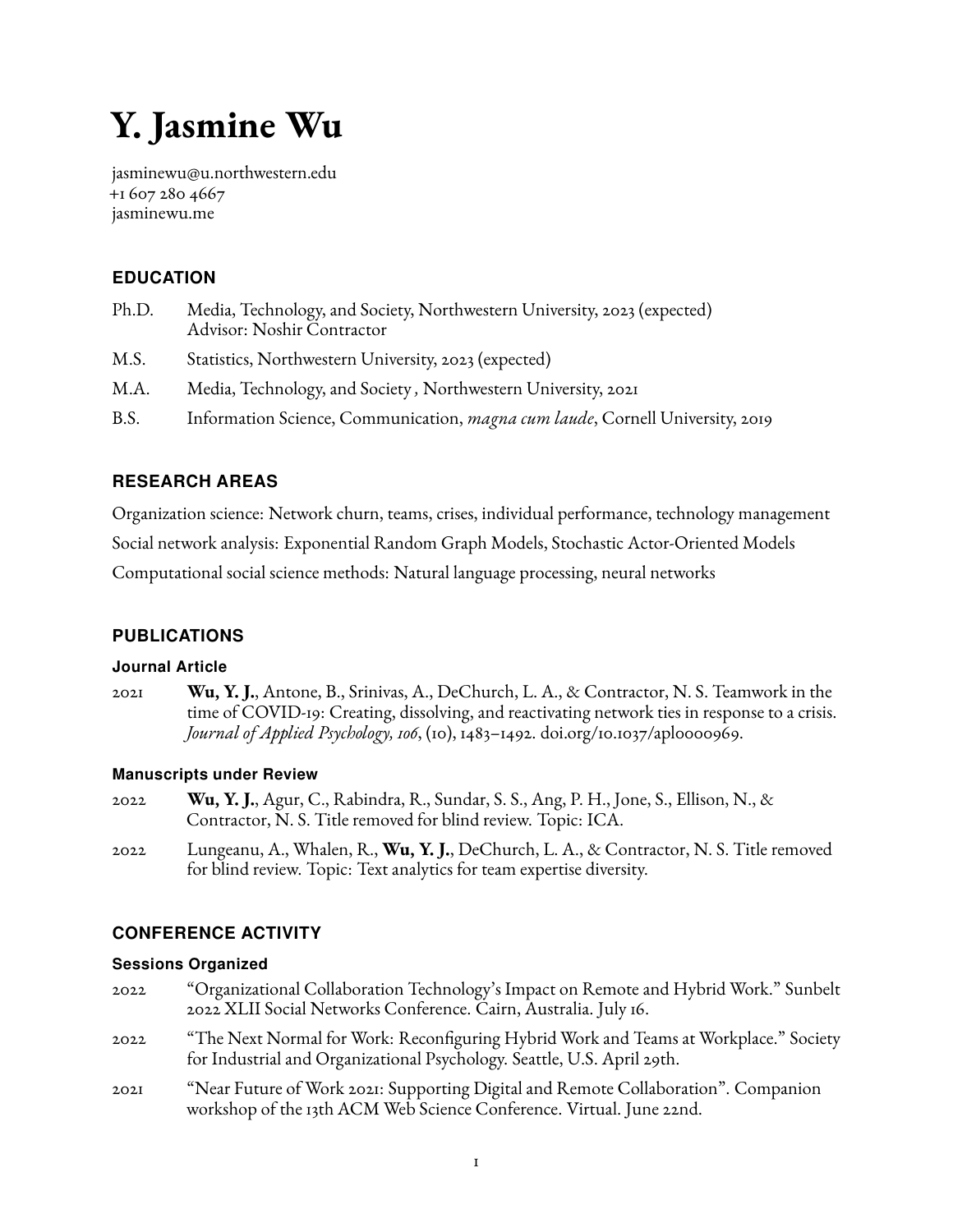#### **Conference Presentations**[1](#page-0-0)

- 2022 Zhu, M., **Wu, Y. J.**, Lin, L., DeChurch, L. A., & Contractor, N. S. Reimagining relational inertia: The dynamics of communication patterns in response to an exogenous crisis. *To be presented at the 72nd Annual Conference of the International Communication Association (ICA)*, Paris, France.
- 2022 **Wu, Y. J.**, Agur, C., Rabindra, R., Sundar, S. S., Ang, P. H., Jone, S., Ellison, N., & Contractor, N. S. (2022, May). One association, many networks: ICA, membership, and identity in the field of communication. *To be presented at the 72nd Annual Conference of the International Communication Association (ICA)*, Paris, France.
- 2021 **Wu, Y. J.**, Srinivas, A.\*, Antone, B., DeChurch, L. A., & Contractor, N. S. Social network churn within and between teams in times of COVID-19. *Presented at the Third North American Social Networks Conference (NASN)*.
- 2020 Antone, B., **Wu, Y. J.**, Chan, C., Li, H., Xu, Y., Lane, J. N., DeChurch, L. A., Leonardi, P. M., & Contractor, N. S. Teaming in the time of Covid: Reconfiguration of workplace communication networks. *Presented at the Institute for Operations Research and the Management Sciences (INFORMS) Annual Meeting.*
- 2020 **Wu, Y. J.**, Antone, B., Chan, C., DeChurch, L. A., & Contractor, N. S. Status difference and network mobilization in organizations in times of COVID-19. *Poster presented at the Organizational Communication Mini-Conference (OCMC)*.
- 2020 Lungeanu, A., Whalen, R., *Wu, Y. J.*, DeChurch, L. A., & Contractor, N. S. Text and network: Mapping changes in the expertise diversity of patent teams. *Presented at the Virtual Sunbelt Conference of the International Network for Social Network Analysis (INSNA)*.
- 2020 Lungeanu, A., Whalen, R., *Wu, Y. J.*, DeChurch, L. A., & Contractor, N. S. Mapping changes in the expertise diversity of patent teams over the past four decades. *Presented at the 11th Annual International Science of Team Science (SciTS) Virtual Conference*.
- 2020 **Wu, Y. J.** Leveraging co-authorship network to understand research performance in Communication. *Paper presented at the 70th Annual Conference of the International Communication Association (ICA)*, virtual. **Top Student Paper Award**, Communication and Technology Division.
- 2019 **Wu, Y. J.**, Chan, C., Jin, C, McLeod, P., & Williams, M. Effects of avatar gender on negotiation in an immersive virtual environment. *Paper presented at the 105th Annual Conference of the National Communication Association (NCA)*, Baltimore, MD. **Top Student Paper Award**, Group Communication Division.
- 2018 **Wu, Y. J.**, Chan, C., Jin, C, McLeod, P., & Williams, M. Extended Abstract: Effects of avatar gender on negotiation strategy and outcomes in an immersive virtual environment. *Presented at the 68th Annual Conference of the International Communication Association (ICA)*, Prague, Czech Republic.

## **GRANTS AND AWARDS**

#### **Awards and Honors**

2020 Top Student Paper Award, Communication and Technology Division, International Communication Association

<sup>&</sup>lt;sup>1</sup>Presenting author *italicized* if other than first author. \* indicates supervised mentee.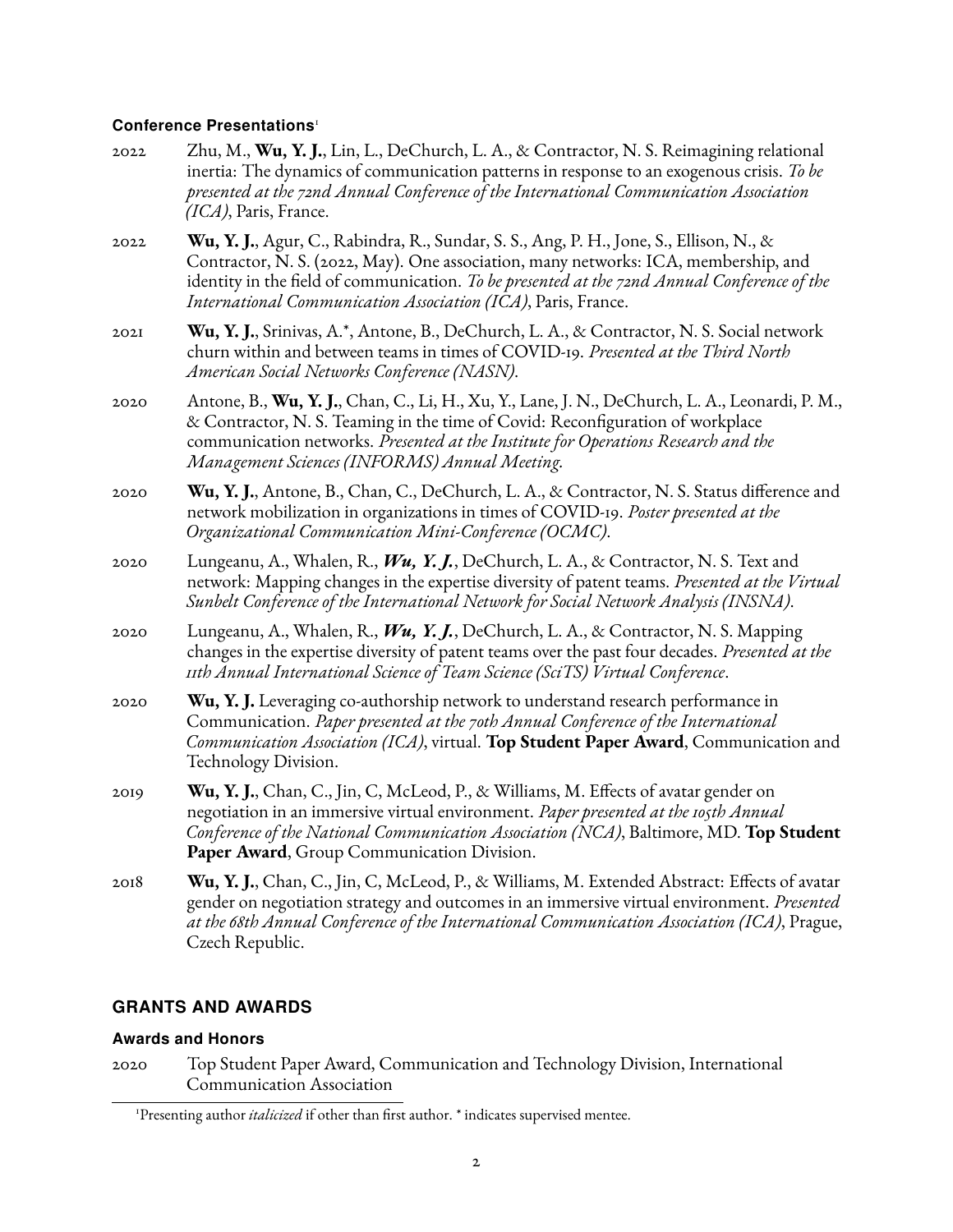- 2019 Top Student Paper Award, Group Communication Division, National Communication Association
- 2019 Anson H. Rowe Award, Cornell University

# **Grants and Fellowships**

- 2022–23 Northwestern University School of Communication Graduate Fellowship
- 2019, 22 MTS Conference Travel Grant
- 2019–20 Northwestern University School of Communication Graduate Fellowship
- 2019 Department of Communication Studies Travel Grant
- 2018 Undergraduate Summer Research Grant
- 2018 Ann S. and Robert R. Morley Student Research Fund

# **OTHER RESEARCH EXPERIENCES**

- 2016-19 Group and Interpersonal Communication Lab, Cornell University. PI: Poppy McLeod
- 2017-19 Virtual Embodiment Lab, Cornell University. PI: Andrea Won
- 2018 Social Dynamics Lab, Cornell University. PI: Michael Macy
- 2018 Virtual Human Interaction Lab, Stanford University. PI: Jeremy Bailenson

# **TEACHING**[2](#page-0-0)

# **Northwestern University**

COMM\_ST 295: Social Capital and Networks. Spring 2022.

COMM\_ST 159: Computing Everywhere. Winter 2022.

IEMS 441/MTS 525\*: Social Network Analysis. Instructor: Noshir Contractor. Fall 2021.

MSC 492\*. Understanding & Leveraging Organizational Social Networks. Instructor: Noshir Contractor. Spring 2020, 2021.

IEMS 341/COMM\_ST 352\*: Social Network Analysis. Instructor: Noshir Contractor. Spring 2021.

IEMS 341/COMM\_ST 352/COMP\_SCI 396\*: Social Network Analysis. Instructor: Noshir Contractor. Winter 2022.

# **Cornell University**

PSYCH 2580/HD 2580/ILRLR 2580/SOC 2580\*: Six Pretty Good Books: Explorations in Social Science. Instructors: Michael Macy & Stephen Ceci. Fall 2018.

COMM 2820\*: Research Methods in Communication. Instructor: Natalie Bazarova. Fall 2017.

ECOM 2040/SOC 2090/CS 2850/INFO SCI 2040\*: Networks. Instructors: Jon Kleinberg & David Easley. Fall 2017.

<sup>&</sup>lt;sup>2</sup> \* indicates teaching assistant.